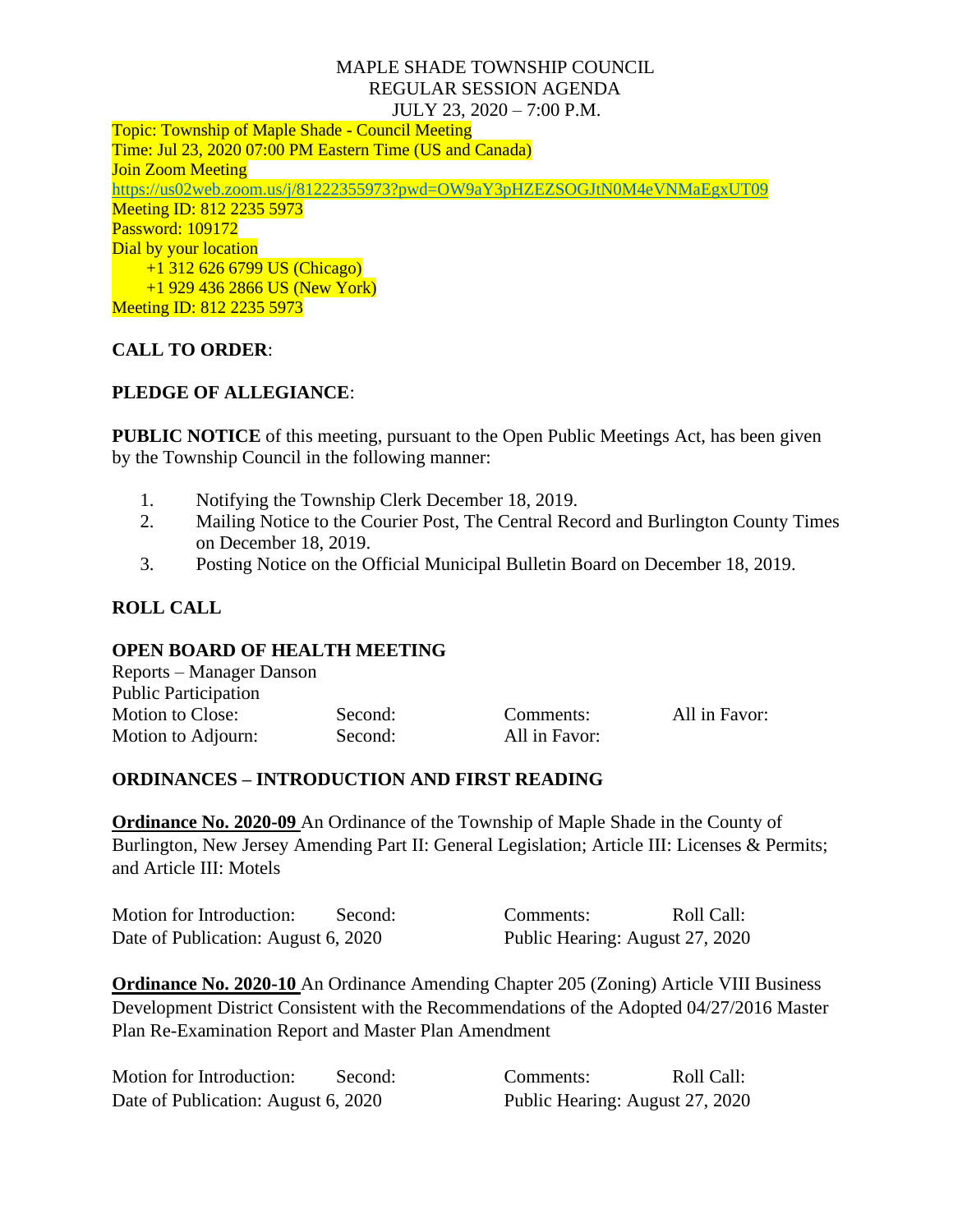#### MAPLE SHADE TOWNSHIP COUNCIL REGULAR SESSION AGENDA JULY 23, 2020 – 7:00 P.M.

#### **ORDINANCES – SECOND READING AND PUBLIC HEARING**

**Ordinance No. 2020-08** An Ordinance of the Township of Maple Shade in the County of Burlington, New Jersey Amending Chapter 205 (Zoning) Article IX Highway Commercial District Consistent with the Goals, Objectives, & Policies of the Adopted 04/27/2016 Master Plan Reexamination Report and Master Plan Amendment

| Open to Public   |         |           |               |
|------------------|---------|-----------|---------------|
| Motion to Close: | Second: | Comments: | All in Favor: |
| Motion to Adopt: | Second: | Comments: | Roll Call:    |

**PUBLIC PORTION (for Consent Agenda Items)** Motion to Close: Second: All in Favor:

#### **CONSENT AGENDA**

**Resolution No. 2020-R-117** Resolution Requesting Approval of Items of Revenue and Appropriation - N.J.S.A. 40A:4-87- Safe Routes to School Final Design and Construction Engineering

**Resolution No. 2020-R-118** Award Contract to ABC Electric, Inc., 298 Richwood Road, Monroeville, NJ (08343) for Park Avenue Wastewater Treatment Plant Improvements – Phase I Lighting and Electrical in an Amount of \$58,530.00 representing bid items 1-15.

**Resolution No. 2020-R-119** Award Contract to Ford W. Hall Company, 301 Lower Hines Creek Road, Richmond, Kentucky (40475) for Park Avenue Water Treatment Plant Algae Brush Cleaning System in an Amount of \$57,420.00 representing bid items 1-4.

**Resolution No. 2020-R**-**120** Authorize Governing Body Certification of the 2019 Annual Audit

**Resolution No. 2020-R-121** Authorize School Resource Officer Agreement

**Resolution No. 2020-R-122** Authorize Shared Services Agreement Between Maple Shade Township and Maple Shade Board of Education for Class III Officer Services

**Resolution No. 2020-R-123** Resolution Authorizing the Cancellation and Refunding of Taxes for the Widow of a Totally Disabled Veteran – Block 129.08 Lot 38

**Resolution No. 2020-R-124** Approve Temporary Street Closure for Holy Trinity Evangelical Lutheran Church

Motion to Approve: Second: Comments: Roll Call:

| APPROVAL OF EXPENDITURE LIST |         |           |            |  |
|------------------------------|---------|-----------|------------|--|
| Motion to Approve:           | Second: | Comments: | Roll Call: |  |